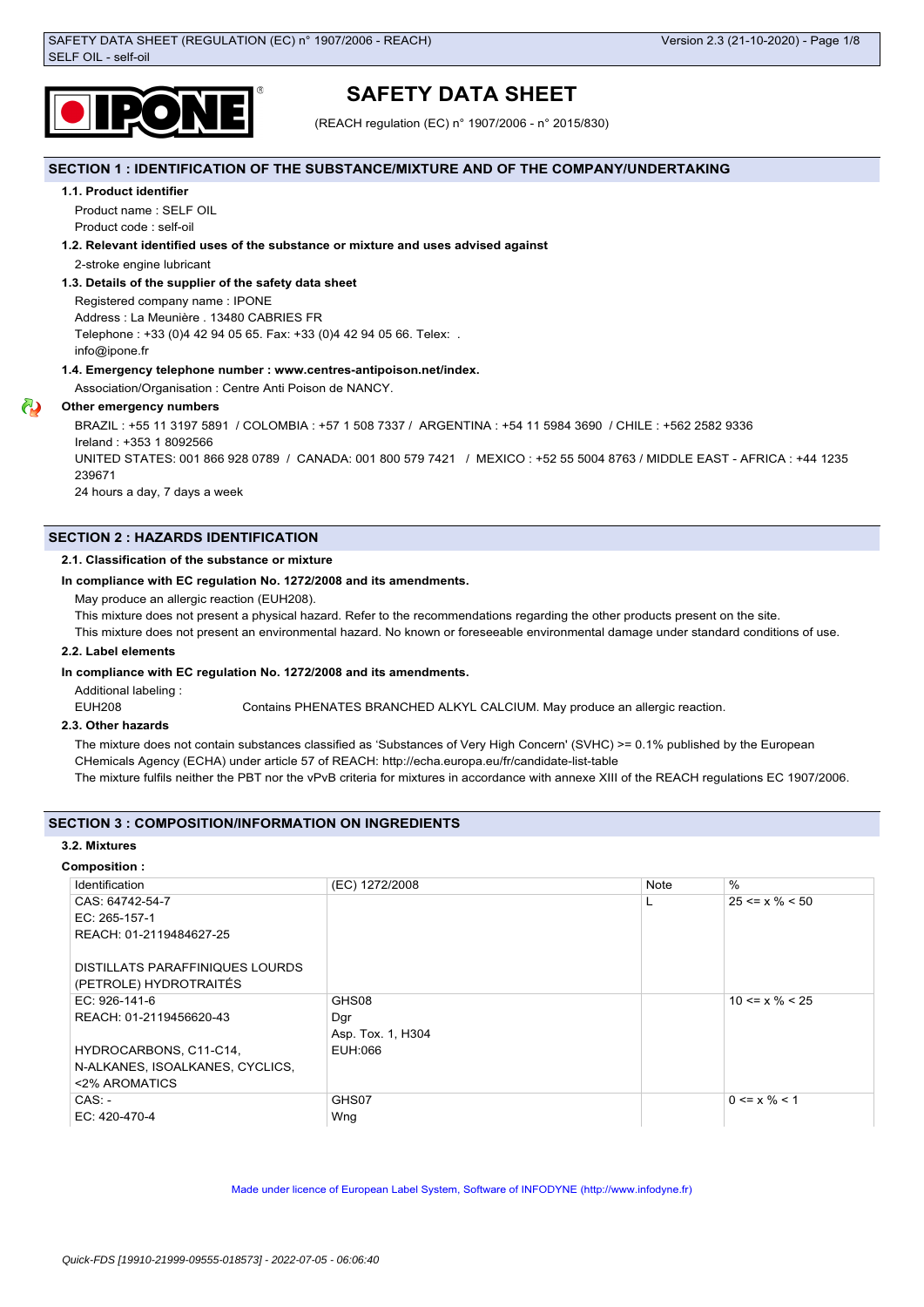| REACH: 01-0000016710-0001 REACH: | <b>Skin Irrit. 2, H315</b> |  |
|----------------------------------|----------------------------|--|
|                                  | Skin Sens. 1. H317         |  |
| PHENATES BRANCHED ALKYL CALCIUM  | l Eve Irrit. 2. H319       |  |
|                                  |                            |  |

(Full text of H-phrases: see section 16)

## **Information on ingredients :**

Note L: The carcinogen classification does not apply because the substance contains less than 3 % w/w of dimethyl sulphoxide (DMSO) measured using the IP 346 method.

### **SECTION 4 : FIRST AID MEASURES**

As a general rule, in case of doubt or if symptoms persist, always call a doctor. NEVER induce swallowing by an unconscious person.

#### **4.1. Description of first aid measures**

## **In the event of exposure by inhalation :**

In the event of an allergic reaction, seek medical attention.

Remove the victim to fresh air. If the symptoms persist, call a physician.

## **In the event of splashes or contact with eyes :**

Wash immediately and abundantly with water, including under the eyelids.

#### **In the event of splashes or contact with skin :**

In the event of an allergic reaction, seek medical attention.

Immediately remove all soiled clothing.

Wash immediately and abundantly with soap and water.

## **In the event of swallowing :**

Seek medical attention, showing the label.

## **4.2. Most important symptoms and effects, both acute and delayed**

No data available.

#### **4.3. Indication of any immediate medical attention and special treatment needed**

No data available.

## **SECTION 5 : FIREFIGHTING MEASURES**

Non-flammable.

## **5.1. Extinguishing media**

#### **Suitable methods of extinction**

Dry agent, foam, carbon dioxide.

## **Unsuitable methods of extinction**

High volume water jet

## **5.2. Special hazards arising from the substance or mixture**

A fire will often produce a thick black smoke. Exposure to decomposition products may be hazardous to health.

Do not breathe in smoke. In the event of a fire, the following may be formed :

- carbon monoxide (CO)

- carbon dioxide (CO2)

## **5.3. Advice for firefighters**

No data available.

## **SECTION 6 : ACCIDENTAL RELEASE MEASURES**

#### **6.1. Personal precautions, protective equipment and emergency procedures**

Consult the safety measures listed under headings 7 and 8.

Spilled product may make surfaces slippery.

#### **For first aid worker**

First aid workers will be equipped with suitable personal protective equipment (See section 8).

#### **6.2. Environmental precautions**

Contain and control the leaks or spills with non-combustible absorbent materials such as sand, earth, vermiculite, diatomaceous earth in drums for waste disposal.

Prevent any material from entering drains or waterways.

#### **6.3. Methods and material for containment and cleaning up**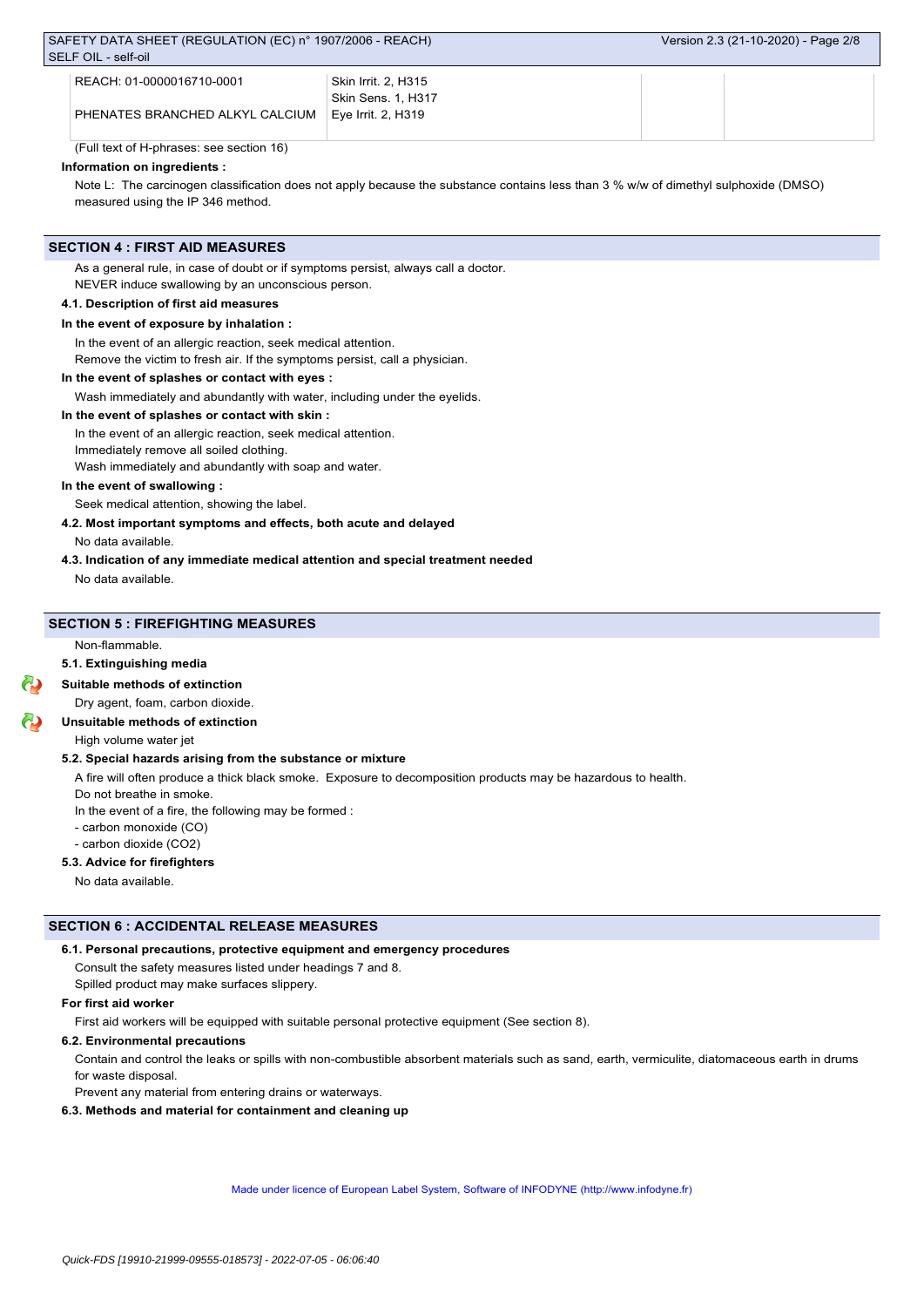Clean preferably with a detergent, do not use solvents.

**6.4. Reference to other sections**

No data available.

## **SECTION 7 : HANDLING AND STORAGE**

Requirements relating to storage premises apply to all facilities where the mixture is handled.

## **7.1. Precautions for safe handling**

Always wash hands after handling.

Remove and wash contaminated clothing before re-using.

To be translated (XML)

No special precaution apart from the observance of hygiene rules

## **Fire prevention :**

Prevent access by unauthorised personnel.

Take precautionary measures against static discharges by bonding and grounding equipment.

No smoking.

#### **Recommended equipment and procedures :**

For personal protection, see section 8.

Observe precautions stated on label and also industrial safety regulations.

Ensure good ventilation at the workplace

#### **Prohibited equipment and procedures :**

No smoking, eating or drinking in areas where the mixture is used. Do not breathe fumes, vapour, spray.

#### **7.2. Conditions for safe storage, including any incompatibilities**

Store between 5°C and 40°C in a dry, well ventilated place.

Only use hydrocarbon-resistant containers, joints and pipes.

## **Storage**

Keep out of reach of children.

## **Packaging**

Always keep in packaging made of an identical material to the original.

**7.3. Specific end use(s)**

No data available.

## **SECTION 8 : EXPOSURE CONTROLS/PERSONAL PROTECTION**

## **8.1. Control parameters**

#### No data available.

#### **Derived no effect level (DNEL) or derived minimum effect level (DMEL):**

DISTILLATS PARAFFINIQUES LOURDS (PETROLE) HYDROTRAITÉS (CAS: 64742-54-7)

| Final use: |
|------------|
|            |

Workers.

Exposure method: **Inhalation** Potential health effects: Long term local effects. DNEL : 5.4 mg of substance/m3

Exposure method: **Inhalation** Potential health effects: Long term local effects.

### **Final use: Consumers.**

DNEL : 1.2 mg of substance/m3

#### **8.2. Exposure controls**

#### **Appropriate engineering controls**

Ensure adequate ventilation, if possible with extractor fans at work posts and appropriate general extraction. Personnel shall wear regularly laundered overalls.

#### **Personal protection measures, such as personal protective equipment**

Pictogram(s) indicating the obligation of wearing personal protective equipment (PPE) :

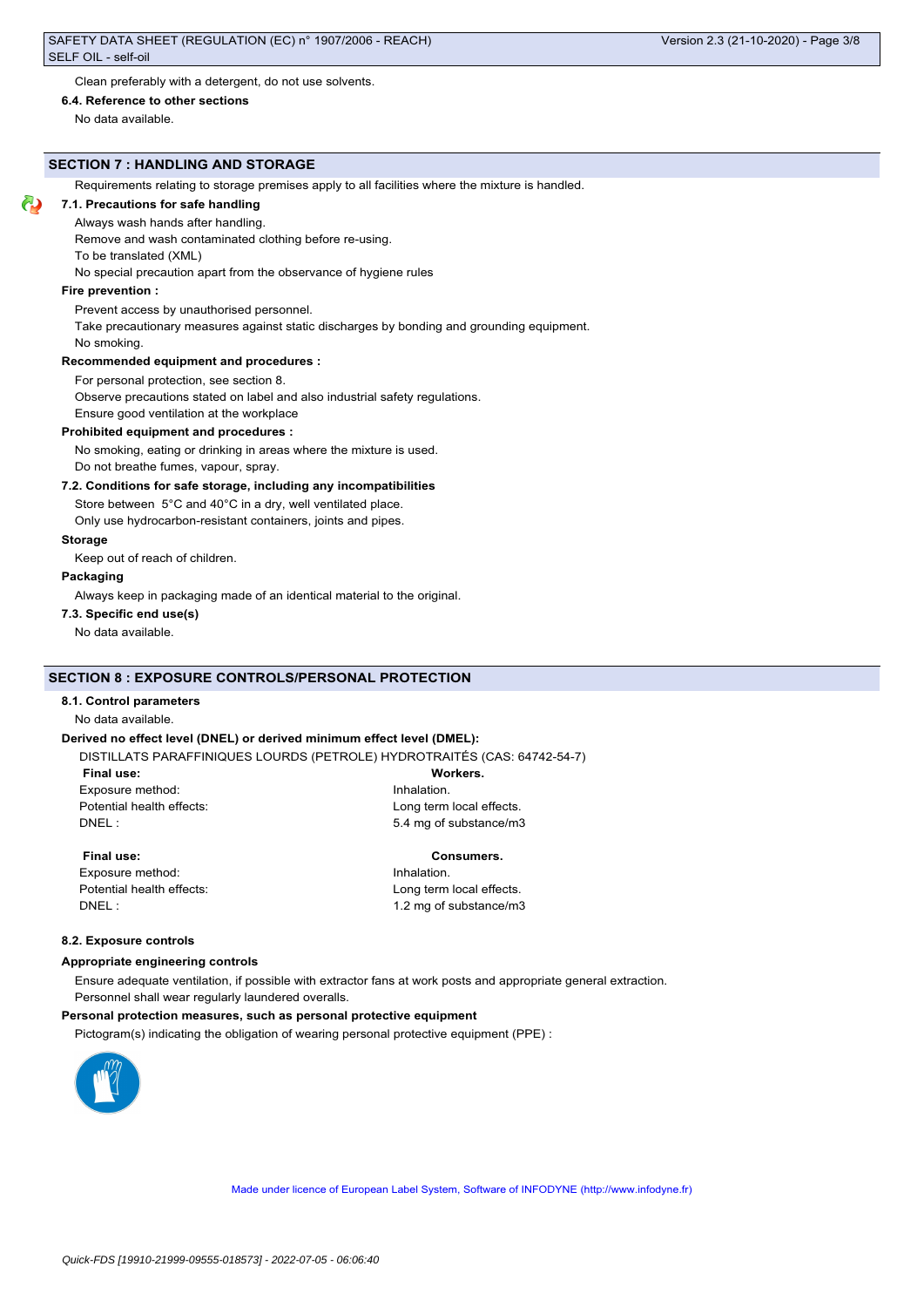Use personal protective equipment that is clean and has been properly maintained.

Store personal protective equipment in a clean place, away from the work area.

Never eat, drink or smoke during use. Remove and wash contaminated clothing before re-using. Ensure that there is adequate ventilation, especially in confined areas.

#### **- Eye / face protection**

Avoid contact with eyes.

Use eye protectors designed to protect against liquid splashes

Before handling, wear safety goggles in accordance with standard EN166.

## **- Hand protection**

Wear suitable protective gloves in the event of prolonged or repeated skin contact.

Use suitable protective gloves that are resistant to chemical agents in accordance with standard EN ISO 374-1.

Gloves must be selected according to the application and duration of use at the workstation.

Protective gloves need to be selected according to their suitability for the workstation in question : other chemical products that may be handled,

necessary physical protections (cutting, pricking, heat protection), level of dexterity required.

Type of gloves recommended :

- Nitrile rubber (butadiene-acrylonitrile copolymer rubber (NBR))

| Glove         | $0.38$ mm |
|---------------|-----------|
| thickness:    |           |
| Break-through | $>480$ mn |
| time:         |           |

Recommended properties :

- Impervious gloves in accordance with standard EN ISO 374-2

#### **- Body protection**

Work clothing worn by personnel shall be laundered regularly.

After contact with the product, all parts of the body that have been soiled must be washed.

**- Respiratory protection**

Breathing apparatus only when aerosol or spray are formed.

#### **SECTION 9 : PHYSICAL AND CHEMICAL PROPERTIES**

#### **9.1. Information on basic physical and chemical properties**

#### **General information :**

| Physical state:                                        | Fluid liquid.                             |  |
|--------------------------------------------------------|-------------------------------------------|--|
| Color:                                                 | red                                       |  |
| Important health, safety and environmental information |                                           |  |
| $pH$ :                                                 | Not relevant.                             |  |
| Flash Point Interval:                                  | $FP > 100^{\circ}C$ .                     |  |
| Vapour pressure (50°C):                                | Not relevant.                             |  |
| Density:                                               | < 1                                       |  |
| Water solubility:                                      | Insoluble.                                |  |
| Viscosity:                                             | 66.4 mm <sup>2</sup> /s à 40 $^{\circ}$ C |  |

## **9.2. Other information**

No data available.

#### **SECTION 10 : STABILITY AND REACTIVITY**

#### **10.1. Reactivity**

No data available.

#### **10.2. Chemical stability**

This mixture is stable under the recommended handling and storage conditions in section 7.

#### **10.3. Possibility of hazardous reactions**

No data available.

#### **10.4. Conditions to avoid**

Keep away from heat and from sources of ignition

Take precautionary measures against static discharges.

## **10.5. Incompatible materials**

Strong oxidants

Acids

#### **10.6. Hazardous decomposition products**

The thermal decomposition may release/form :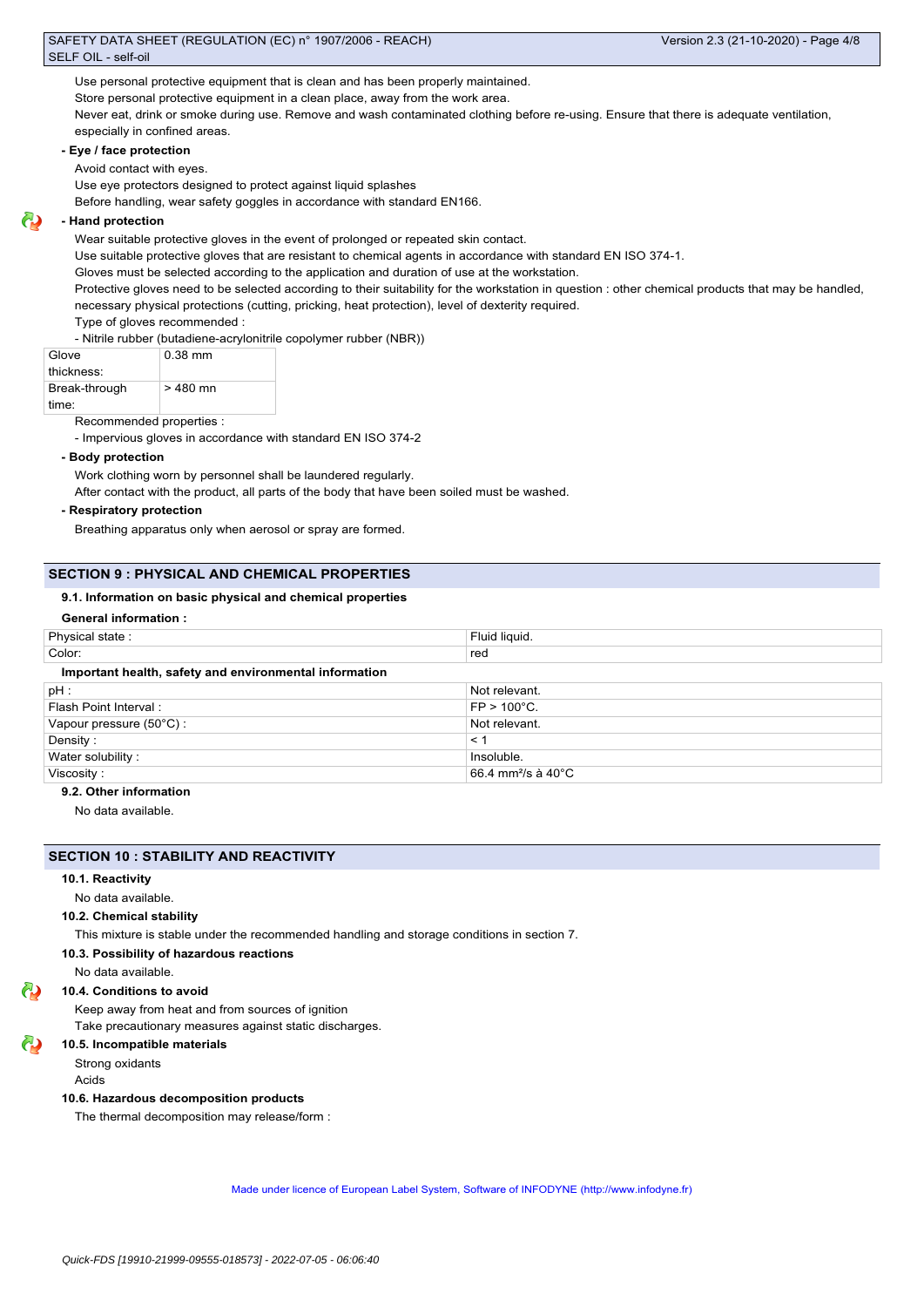- carbon monoxide (CO)
- carbon dioxide (CO2)

#### **SECTION 11 : TOXICOLOGICAL INFORMATION**

| 11.1. Information on toxicological effects |                                                                          |
|--------------------------------------------|--------------------------------------------------------------------------|
| No data available.                         |                                                                          |
| 11.1.1. Substances                         |                                                                          |
| Acute toxicity :                           |                                                                          |
|                                            | HYDROCARBONS, C11-C14, N-ALKANES, ISOALKANES, CYCLICS, <2% AROMATICS     |
| Oral route:                                | $LD50 > 5000$ mg/kg                                                      |
|                                            | Species : Rat                                                            |
|                                            | OCDE Ligne directrice 401 (Toxicité aiguë par voie orale)                |
| Dermal route:                              | $LD50 > 5000$ mg/kg                                                      |
|                                            | Species : Rabbit                                                         |
|                                            | OCDE Ligne directrice 402 (Toxicité aiguë par voie cutanée)              |
| Inhalation route (n/a) :                   | $LC50 > 5000$ mg/m3                                                      |
|                                            | Species : Rat                                                            |
|                                            | DISTILLATS PARAFFINIQUES LOURDS (PETROLE) HYDROTRAITÉS (CAS: 64742-54-7) |
| Oral route:                                | $LD50 > 5000$ mg/kg                                                      |
|                                            | Species: Rat                                                             |
|                                            | OCDE Ligne directrice 420 (Toxicité orale aiguë - Méthode de la dose     |
|                                            | prédéterminée)                                                           |
| Dermal route:                              | $LD50 > 5000$ mg/kg                                                      |
|                                            | Species : Rabbit                                                         |
|                                            | OCDE Ligne directrice 402 (Toxicité aiguë par voie cutanée)              |
| Inhalation route (n/a) :                   | $LC50 > 5$ mg/l                                                          |
|                                            | Species: Cat                                                             |
|                                            | OCDE Ligne directrice 403 (Toxicité aiguë par inhalation)                |

#### **11.1.2. Mixture**

#### **Skin corrosion/skin irritation :**

Repeated or prolonged contact with the preparation may cause removal of natural fat from the skin resulting in non allergic contact dermatitis and absorption through the skin.

## **Serious damage to eyes/eye irritation :**

Mild eye irritation

## **Respiratory or skin sensitisation :**

Contains at least one sensitising substance. May cause an allergic reaction.

#### **Aspiration hazard :**

"Inhalation of vapours may cause irritation of the respiratory system in very susceptible persons." May cause lung damage if swallowed

## **SECTION 12 : ECOLOGICAL INFORMATION**

#### **12.1. Toxicity**

#### **12.1.1. Substances**

HYDROCARBONS, C11-C14, N-ALKANES, ISOALKANES, CYCLICS, <2% AROMATICS Fish toxicity : LC50 > 1000 mg/l

Species : Oncorhynchus mykiss Duration of exposure : 96 h OCDE Ligne directrice 203 (Poisson, essai de toxicité aiguë)

Crustacean toxicity : EC50 > 1000 mg/l

Species : Daphnia magna Duration of exposure : 48 h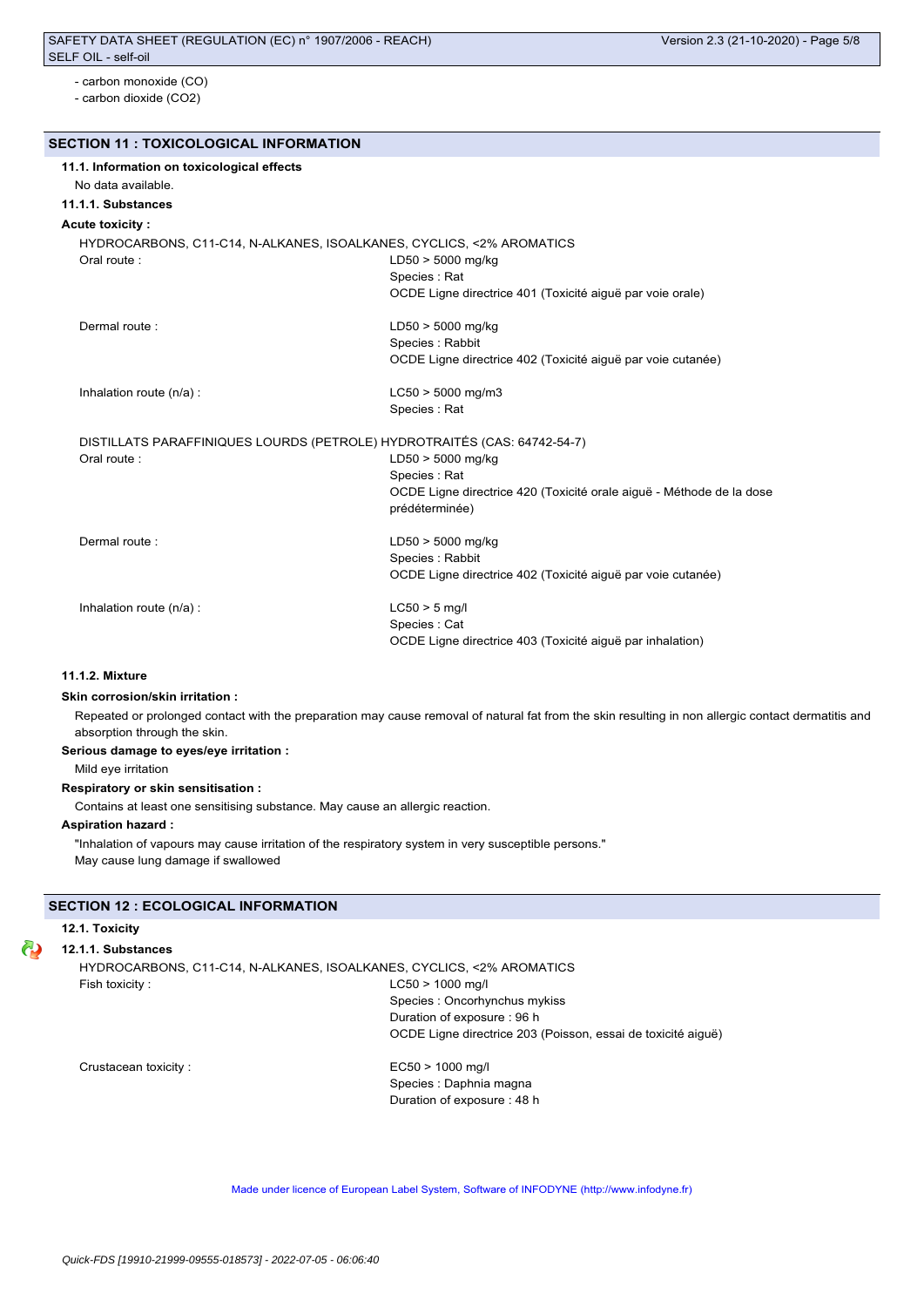| Algae toxicity:                                                                           | $ECr50 \ge 1000$ mg/l                                                                                    |
|-------------------------------------------------------------------------------------------|----------------------------------------------------------------------------------------------------------|
|                                                                                           | Species : Pseudokirchnerella subcapitata                                                                 |
|                                                                                           | Duration of exposure: 72 h                                                                               |
|                                                                                           | OCDE Ligne directrice 201 (Algues, Essai d'inhibition de la croissance)                                  |
|                                                                                           |                                                                                                          |
| DISTILLATS PARAFFINIQUES LOURDS (PETROLE) HYDROTRAITÉS (CAS: 64742-54-7)                  |                                                                                                          |
| Fish toxicity:                                                                            | $LC50 > 100$ mg/l                                                                                        |
|                                                                                           | Duration of exposure: 96 h                                                                               |
| Crustacean toxicity:                                                                      | $EC50 > 10000$ mg/l                                                                                      |
|                                                                                           | Duration of exposure: 48 h                                                                               |
| Algae toxicity:                                                                           | $ECr50 > 100$ mg/l                                                                                       |
|                                                                                           | Duration of exposure: 72 h                                                                               |
|                                                                                           |                                                                                                          |
| 12.1.2. Mixtures                                                                          |                                                                                                          |
| No aquatic toxicity data available for the mixture.                                       |                                                                                                          |
| 12.2. Persistence and degradability                                                       |                                                                                                          |
| 12.2.1. Substances                                                                        |                                                                                                          |
| PHENATES BRANCHED ALKYL CALCIUM (CAS: -)                                                  |                                                                                                          |
| Biodegradability:                                                                         | no degradability data is available, the substance is considered as not<br>degrading quickly.             |
|                                                                                           |                                                                                                          |
| HYDROCARBONS, C11-C14, N-ALKANES, ISOALKANES, CYCLICS, <2% AROMATICS<br>Biodegradability: | no degradability data is available, the substance is considered as not                                   |
|                                                                                           | degrading quickly.                                                                                       |
|                                                                                           |                                                                                                          |
| DISTILLATS PARAFFINIQUES LOURDS (PETROLE) HYDROTRAITĖS (CAS: 64742-54-7)                  |                                                                                                          |
| Biodegradability:                                                                         | Rapidly degradable.                                                                                      |
| 12.3. Bioaccumulative potential                                                           |                                                                                                          |
| 12.3.1. Substances                                                                        |                                                                                                          |
| DISTILLATS PARAFFINIQUES LOURDS (PETROLE) HYDROTRAITÉS (CAS: 64742-54-7)                  |                                                                                                          |
| Octanol/water partition coefficient :                                                     | log Koe > 6                                                                                              |
|                                                                                           |                                                                                                          |
| 12.4. Mobility in soil                                                                    |                                                                                                          |
| Not very mobile in soil.                                                                  |                                                                                                          |
| The product is insoluble in water and will spread on the surface                          |                                                                                                          |
| 12.5. Results of PBT and vPvB assessment                                                  |                                                                                                          |
| No data available.                                                                        |                                                                                                          |
| 12.6. Other adverse effects                                                               |                                                                                                          |
| Do not dispose of the product in the natural environment, effluents or surface waters.    |                                                                                                          |
|                                                                                           | German regulations concerning the classification of hazards for water (WGK, AwSV vom 18/04/2017, KBws) : |
| WGK 1 : Slightly hazardous for water.                                                     |                                                                                                          |

### **SECTION 13 : DISPOSAL CONSIDERATIONS**

Proper waste management of the mixture and/or its container must be determined in accordance with Directive 2008/98/EC.

#### **13.1. Waste treatment methods**

Do not pour into drains or waterways.

#### **Waste :**

ది

6ú

Waste management is carried out without endangering human health, without harming the environment and, in particular without risk to water, air, soil, plants or animals.

Recycle or dispose of waste in compliance with current legislation, preferably via a certified collector or company.

Do not contaminate the ground or water with waste, do not dispose of waste into the environment.

## **Soiled packaging :**

Empty container completely. Keep label(s) on container. Give to a certified disposal contractor.

## **SECTION 14 : TRANSPORT INFORMATION**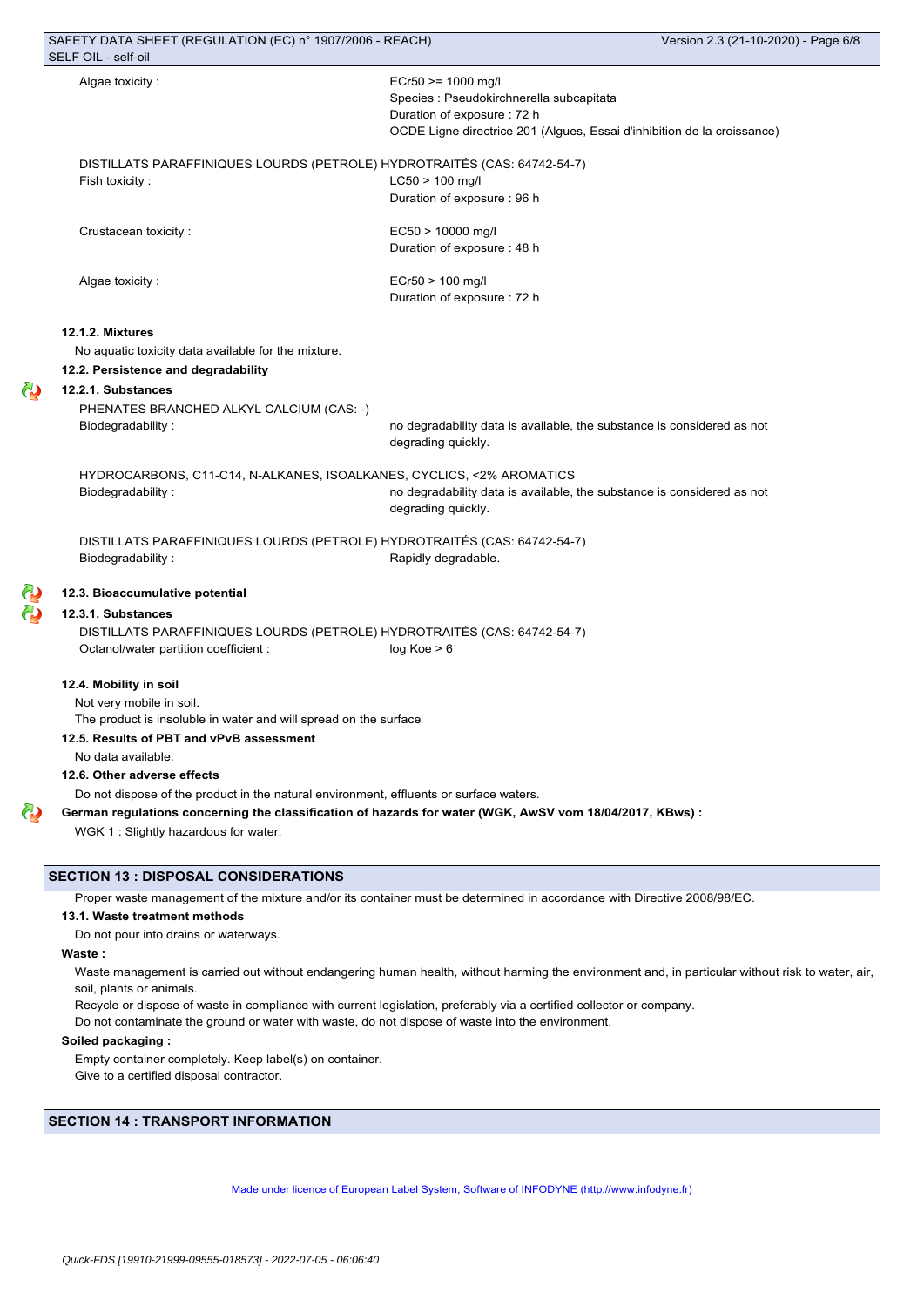Exempt from transport classification and labelling.

**14.1. UN number**

-

-

-

-

-

-

- **14.2. UN proper shipping name**
- **14.3. Transport hazard class(es)**
- **14.4. Packing group**
- **14.5. Environmental hazards**
- **14.6. Special precautions for user**

## **SECTION 15 : REGULATORY INFORMATION**

**15.1. Safety, health and environmental regulations/legislation specific for the substance or mixture**

#### **- Classification and labelling information included in section 2:**

The following regulations have been used:

- EU Regulation No. 1272/2008 amended by EU Regulation No. 487/2013.
- EU Regulation No. 1272/2008 amended by EU Regulation No. 758/2013.
- EU Regulation No. 1272/2008 amended by EU Regulation No. 944/2013.
- EU Regulation No. 1272/2008 amended by EU Regulation No. 605/2014.
- EU Regulation No. 1272/2008 amended by EU Regulation No. 1297/2014.
- **Container information:**
	- No data available.
- **Particular provisions :**

No data available.

- **German regulations concerning the classification of hazards for water (WGK, AwSV vom 18/04/2017, KBws) :**
	- WGK 1 : Slightly hazardous for water.
	- **Standardised American system for the identification of hazards presented by the product in view of emergency procedures (NFPA 704) :** NFPA 704, Labelling: Health=0 Inflammability=1 Instability/Reactivity=1 Specific Risk=none



#### **15.2. Chemical safety assessment**

Product is not classified health and environmental hazard. Exposure scenarios are not required.

## **SECTION 16 : OTHER INFORMATION**

Since the user's working conditions are not known by us, the information supplied on this safety data sheet is based on our current level of knowledge and on national and community regulations.

The mixture must not be used for other uses than those specified in section 1 without having first obtained written handling instructions. It is at all times the responsibility of the user to take all necessary measures to comply with legal requirements and local regulations. The information in this safety data sheet must be regarded as a description of the safety requirements relating to the mixture and not as a guarantee of the properties thereof.

To be translated (XML)

To be translated (XML)

#### **Wording of the phrases mentioned in section 3 :**

| H304 | May be fatal if swallowed and enters airways. |
|------|-----------------------------------------------|
| H315 | Causes skin irritation.                       |
| H317 | May cause an allergic skin reaction.          |